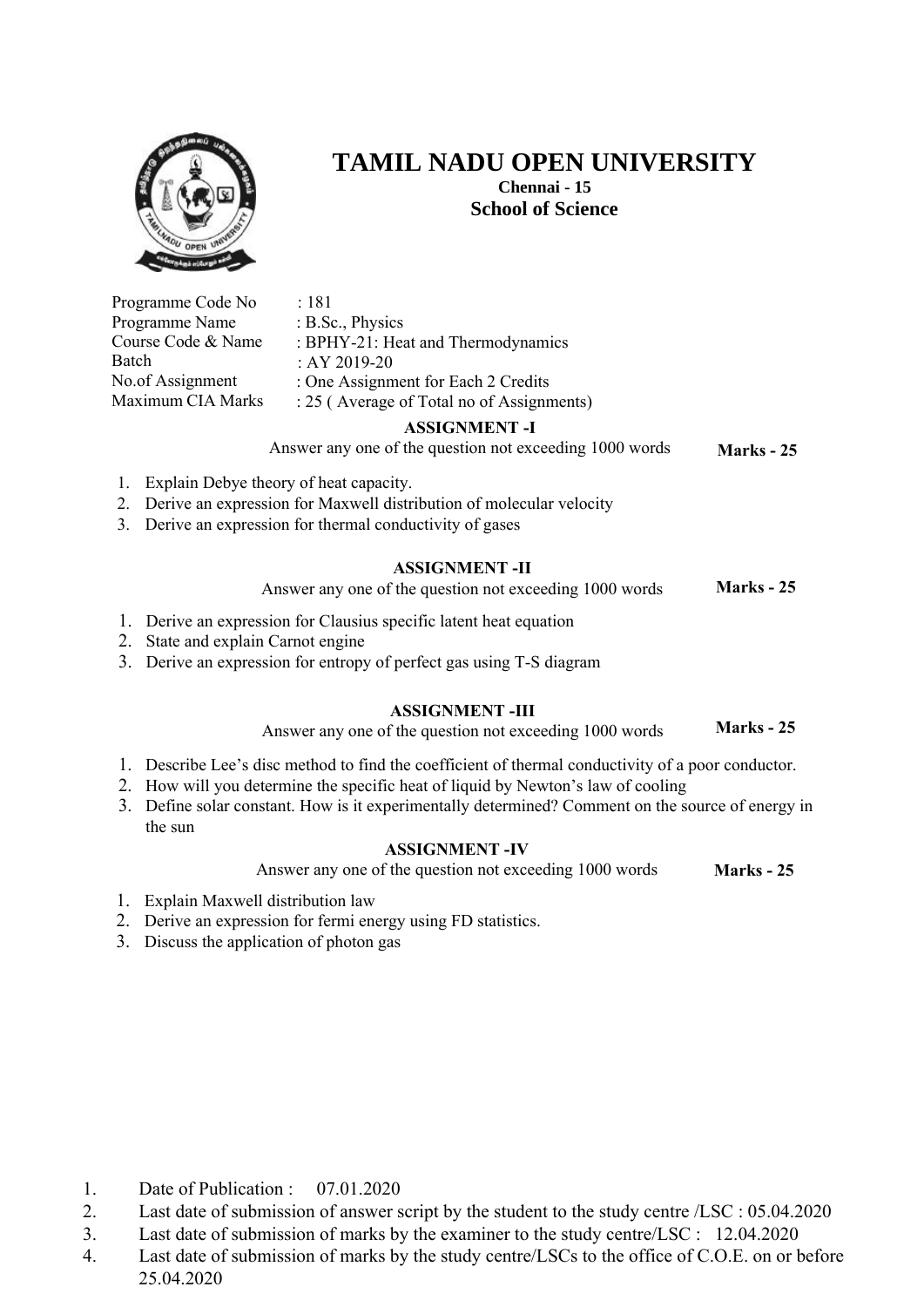

Programme Code No Programme Name Course Code & Name

sphere

: 181

: B.Sc., Physics

Batch

**TAMIL NADU OPEN UNIVERSITY** 

**Chennai - 15 School of Science** 

No.of Assignment Maximum CIA Marks : BPHY-22: ELECTRICITY AND MAGNETISM : AY 2019-20 : One Assignment for Each 2 Credits : 25 ( Average of Total no of Assignments) **Marks - 25 ASSIGNMENT -I**  Answer any one of the question not exceeding 1000 words 1. Explain the applications of gauss law. 2. Derive an expression for electric potential due to a uniformly charged non-conducting solid 3. Discuss in detail about Thermodynamics of thermocouple. **Marks - 25 ASSIGNMENT -II**  Answer any one of the question not exceeding 1000 words 1. Derive an expression for self-induction of long solenoid. 2. Explain Experimental determination of mutual inductance 3. Explain Measurement of high resistance by leakage **Marks - 25 ASSIGNMENT -III** Answer any one of the question not exceeding 1000 words 1. Explain principle, construction and working of transformer 2. Obtain an expression for impedance and current in series LCR circuit. Deduce an expression for the frequency of an LCR series resonating circuit? 3. Explain the phenomena of resonance and parallel resonance circuit **ASSIGNMENT -IV**

Answer any one of the question not exceeding 1000 words **Marks - 25** 

- 1. Derive the relationship between B,H and M
- 2. Explain Curie's law. What are the importances of hysteresis curve? Explain.
- 3. Discuss the Energy loss due to Hysteresis.

- 1. Date of Publication : 07.01.2020
- 2. Last date of submission of answer script by the student to the study centre /LSC : 05.04.2020
- 3. Last date of submission of marks by the examiner to the study centre/LSC : 12.04.2020
- 4. Last date of submission of marks by the study centre/LSCs to the office of C.O.E. on or before 25.04.2020